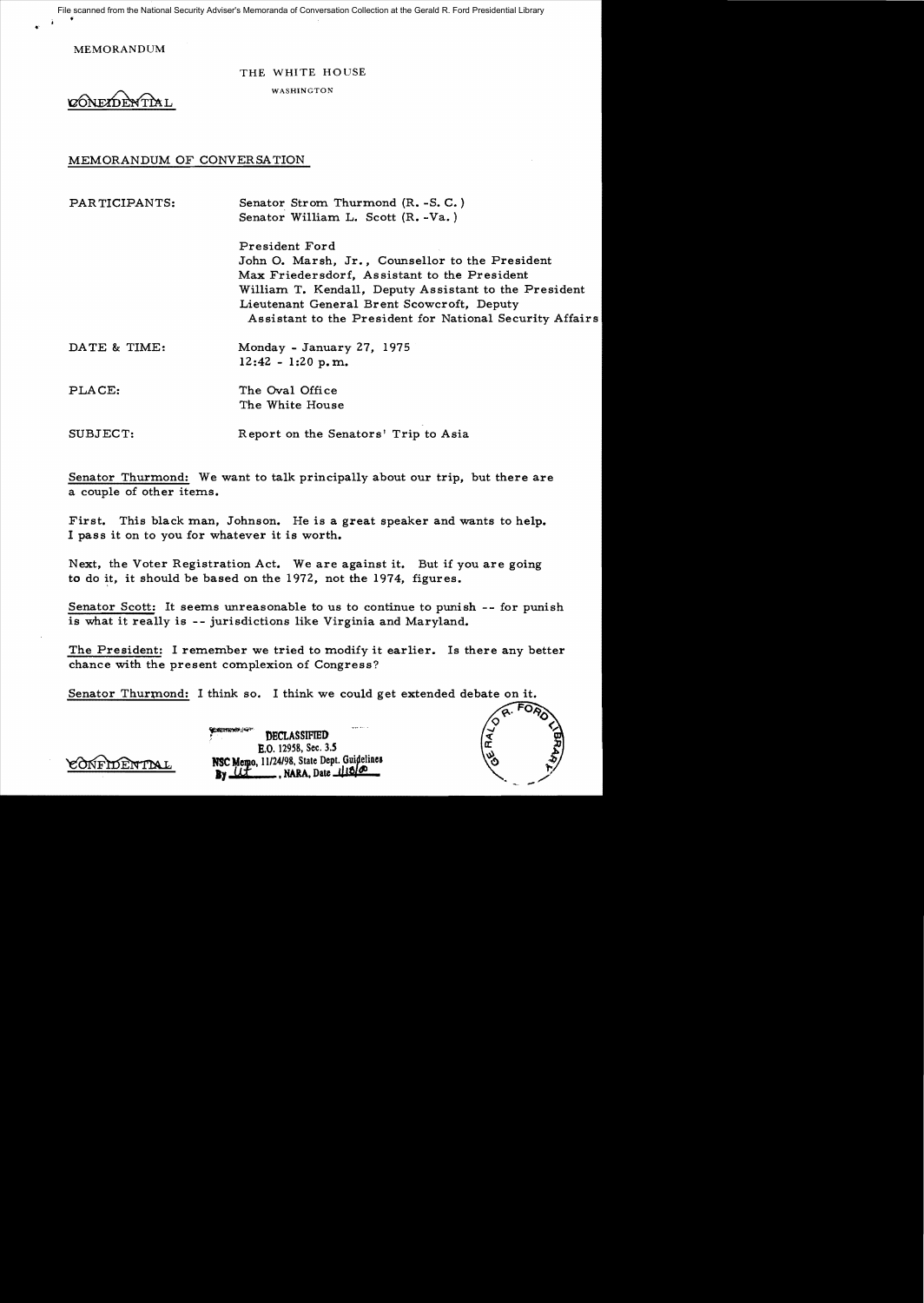## CONFIDENTIA

Senator Scott: I have mixed feelings because it helped get me elected. But if you could get the '64 figures knocked out...

The President: Why doesn't the Congress do it? I will consider it.

Senator Thurmond: This is confidential. Make Jim Mann an Assistant Secretary of our office services. I willgive you another report.

The President: How about [Ed] Young?

Senator Scott: Stan Parrish would like an Assistant Secretaryship.

Senator Thurmond: There's Palmer Gaylord(?), Mayor of Charleston -he would like an Assistant or Deputy also. He's a good supporter. I am a senior Republican, and no assistants are my recommendation. I would like one.

The textile industry is in trouble. Just keep it in mind.

Now on the trip -- I think South Vietnam can be saved if they can get the ammo. If we could get \$1 billion a year for three years, South Vietnam could take care of itself. It would be best if they could get it on a multi-year basis then they could plan. Just ask for three years and that's all. Our sacrifice there is bad enough, but we would lose tremendous face in Asia. Also, it would be followed by many others. You need a good leader for the fight -- I suggest Humphrey.

There is nothing more important than for you to get these people down here and talk to them. It might save it -- it would break my heart to lose it and it would hurt our nation badly. It would damage our position throughout Asia. They are waiting to see what we are doing in South Vietnam. If South Vietnam goes down, they will think the U. S. doesn't stand by its friends. They will turn to the Communists. We will have to spend much more in that case.

Senator Scott: I won't support it because I took a polland the people of Virginia are overwhelmingly against it.

The President: I agree with Strom. If we don't vote the money, South Vietnam is lost.

Senator Scott: I agree.

### CONFIDENTIA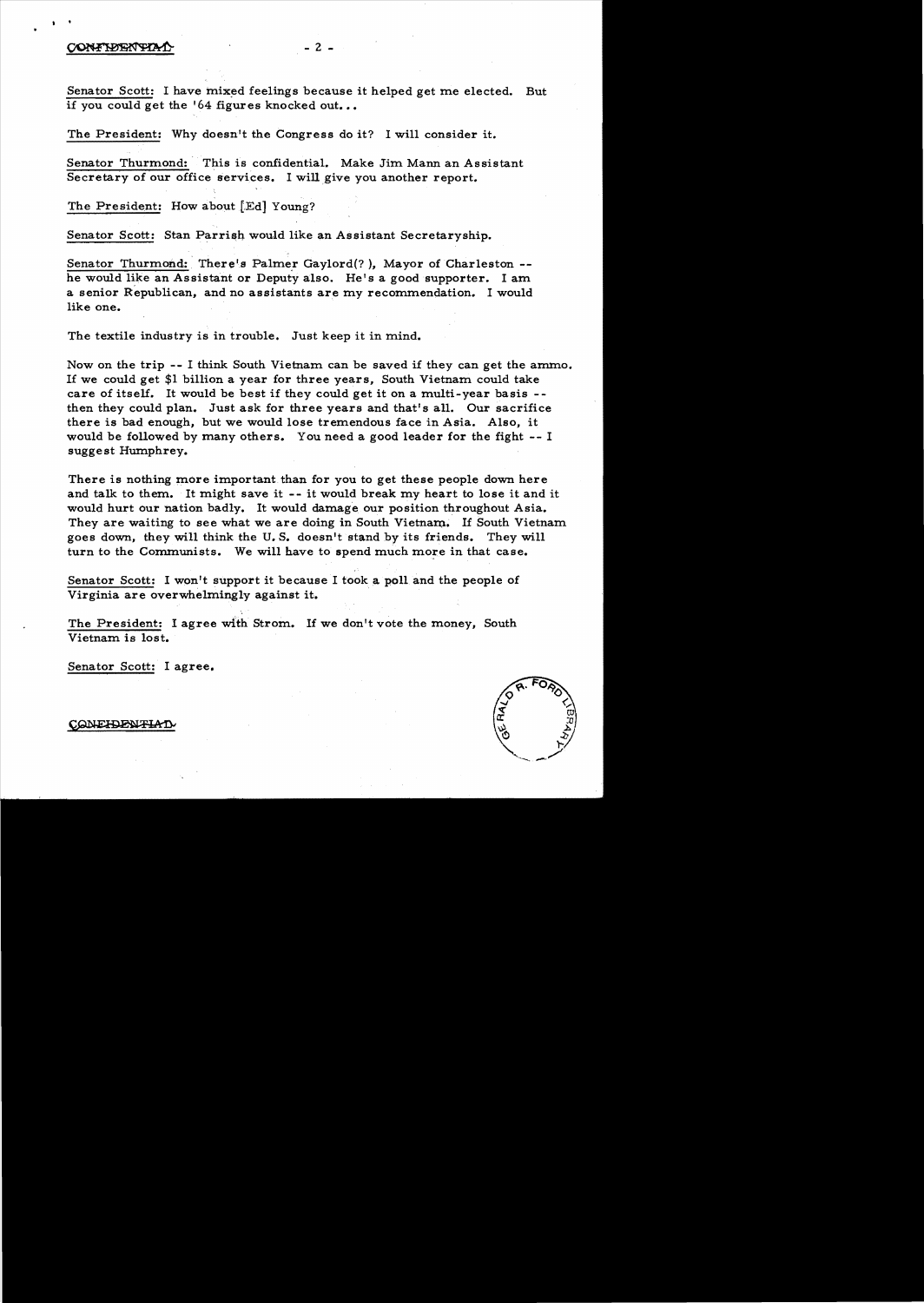# CONFIDENTIAL

The President: And if that happens, the ultimate cost to us will be much higher.

 $-3 -$ 

I used to get polls just like this. I was convinced it is in our national interest to do what we did, and I am convinced now.

In the long run, I think the people of Virginia will support you on this.

Senator Scott: I am for strong defense. But we are talking out of both sides of our, mouth. We talk detente but the Soviets are pouring supplies in. The Viet Cong have quit; it is the North Vietnamese, backed by the Soviets and China. Isn't it as important to other countries?

Senator Thurmond,: Martin says the stories about political prisoners are wrong -- there are not 25,000. And corruption there is no worse than elsewhere.

Senator Scott: The same with Korea.

Senator Thurmond: That's right. Park showed us a map of the tunnels which the North Koreans dug.

The President: We saw that.

Senator Thurmond: Park is going to have a referendum. If the people don't support him, he will resign. This will prove what the people want.

I don't know what your policy is about recognizing Peking. But if you do, you will disappoint your friends in Asia. Taiwan is a good friend. If you could put pressure on Peking and the Soviets to stop putting equipment into North Vietnam, South Vietnam could whip North Vietnam without the outside help.

Japan and Indonesia can help more. ' Indonesia has oil and has discovered materials like copper. They are moving along.

Nothing would help more than bringing foreign military officers here for training. Everywhere I go, these people are strong supporters of the U. S.

The President: I will look into it.

Senator Scott: I want to support you wherever I can. It will be a rare occasion that I do otherwise. I would not have selected Levi [for Attorney General] but I will support you.

GONFIDENTIAL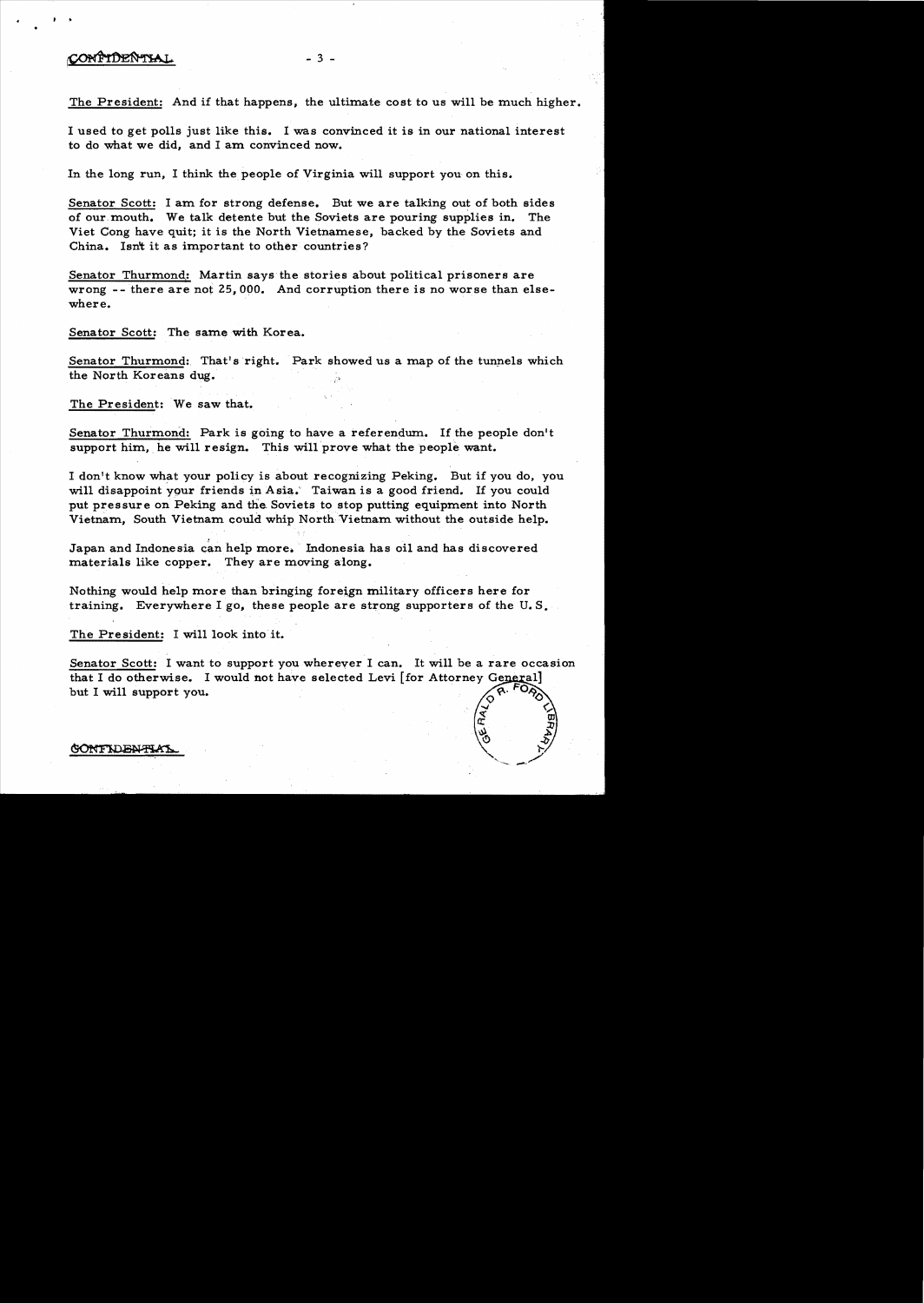, .

Senator Thurmond: 'I feel the same.

The President: He has a good record and he handled the student problems very well.

 $-4-$ 

Senator Scott: Most of the nations in Southeast Asia are our friends. But should we recognize Peking, it would, affect them. It would be a shame if we would desert'the Taiwanese. It would be good if you, the Vice President, or Kissinger would visit there.

The Japanese really appreciated your visit there.

1 agree with Strom's analysis on South Vietnam, but others should help, and I don't think they can take care of themselves in three years. Whenever we: get out, 1 think they will fall. We can't be the world's policeman.

Last, let me raise a local item - - to hurry Route 66. I feel strongly it must be built. With a new Transportation Secretary coming it, 1 don't know how he would feel.

The President: I see no evidence which would change my mind on  $I-66$ . Jack, let's check.

Marsh: You have a paper coming in on it.

Senator Scott: All Virginia officials are for it except the new man in the 10th District.

The President: It's gone on too long now, and I'm in favor of it.

Senator Scott: Excessive government controls, spending, and environmental controls have contributed to the recession. The Congress will reduce taxes but not spending. They will spend and spend.

The President: We are trying to do what we can -- we have legislation on the Hill on all these things. .

Senator Scott: We need your people up there working with us.

The President: They will be.

Senator Scott: We need to stimulate business, not the government.  $\mathbf{W}\mathbf{e}$ should use taxes to get more energy and keep the oil coming in until we get it.

**CONFUDENTIA**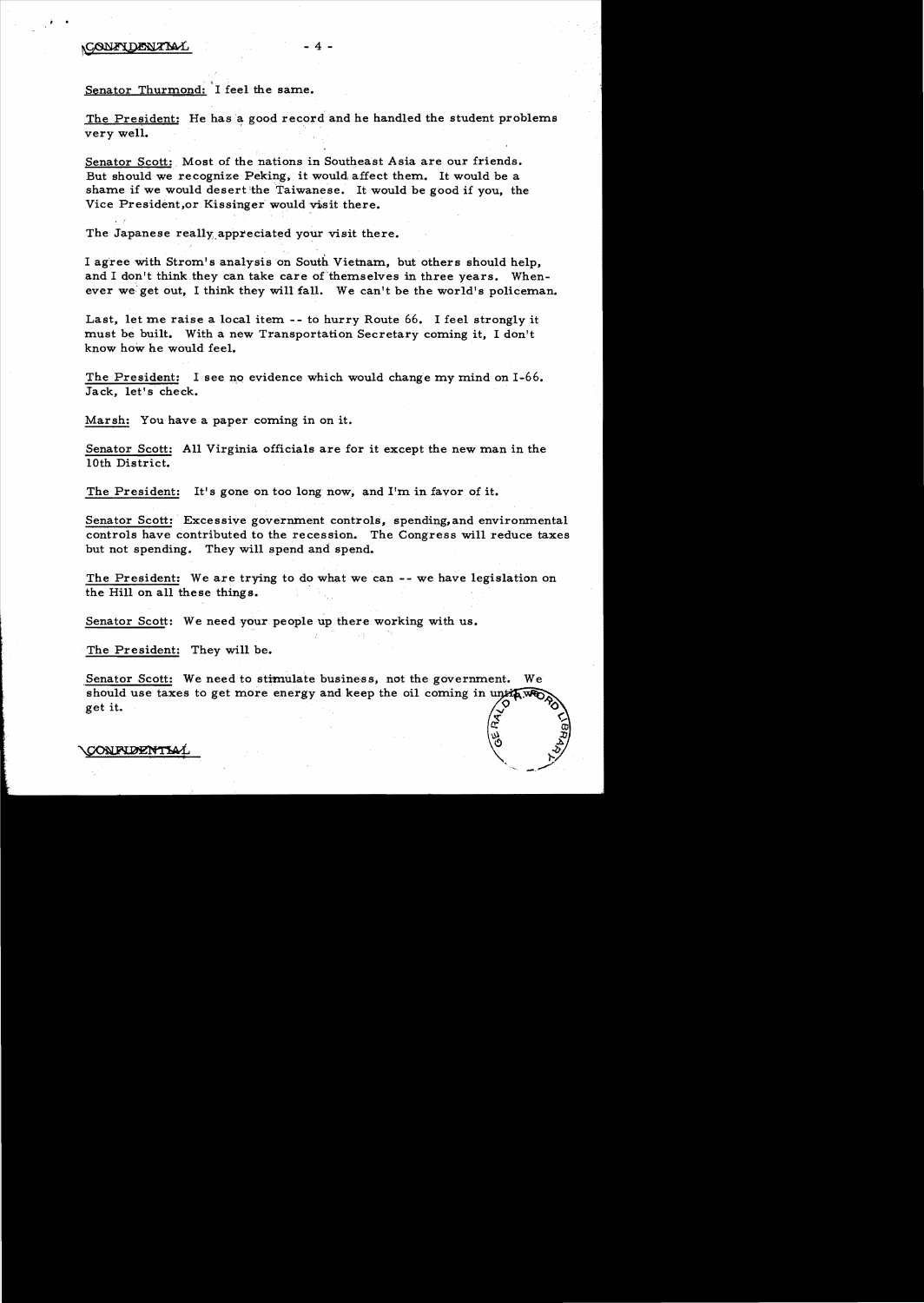# CONFIDENTIAL

, .

The President: We are trying to modify the environmental controls.

 $-5 -$ 

[The conversation ended.]

GERALD

CONEIDENTIAI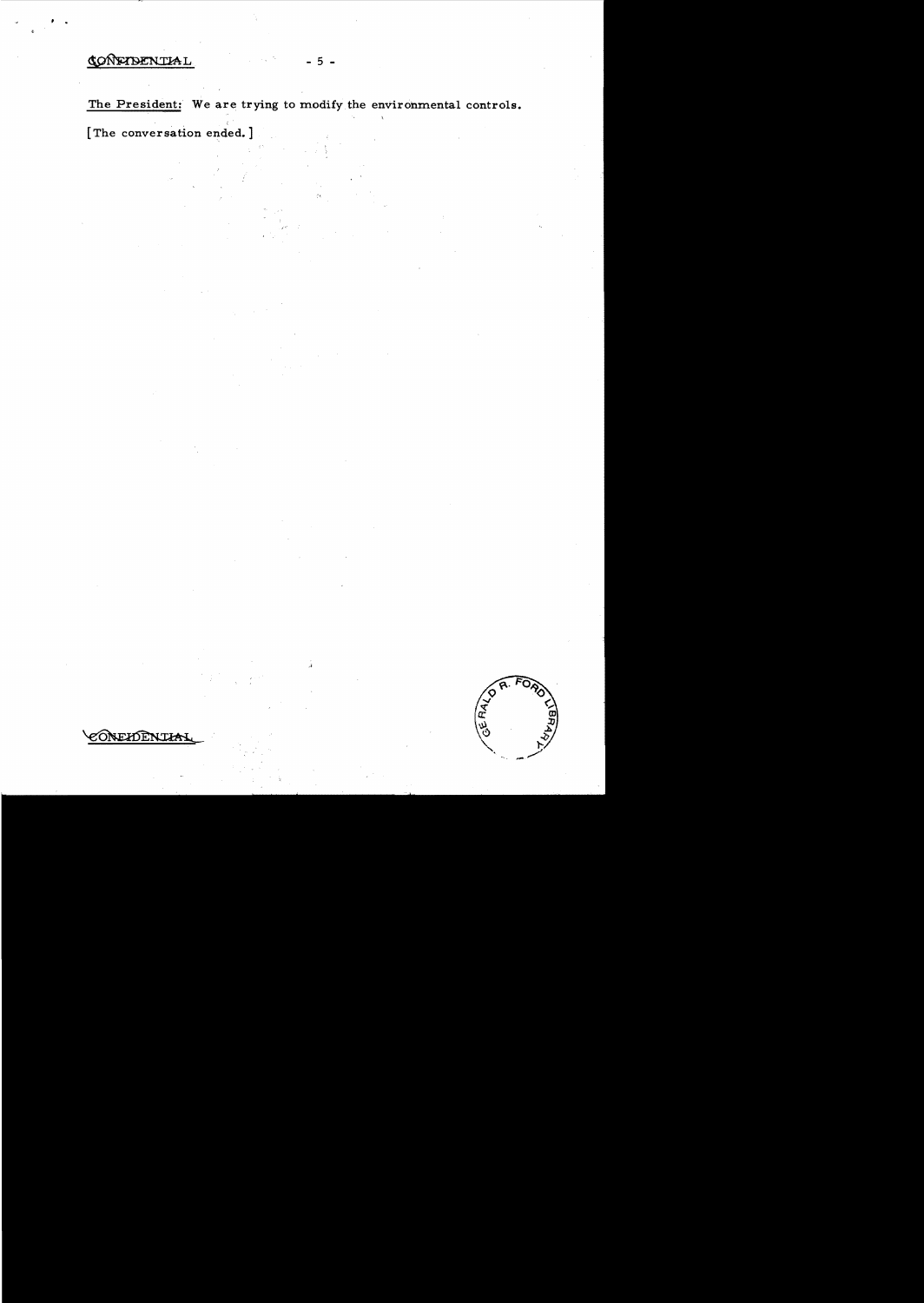*I.* Key Findings:

A. Military advances by Communists will continue so long as we fail to make it clear that we will support both countries with sufficient military aid to insure their ability to successfully defend themselves. Aid request should cover twoyear program.

B. U.S. should adopt policy certain of extricating ourselves from Vietnam, over a 3 to 5 year period. Ambassador Martin feels that aid level of \$1 billion annually for three years would put South Vietnam in position where U.S. could probably end military grants.

C. North Vietnam's policy is to seize more province capitals and land to further weaken Thieu government. All-out attack unlikely as Hanoi fearful of U.S. airpower being used again.

D. Viet Cong no longer sizeable military threat, North Viet regiments leading fight now. Many new weapons, men and ammo stocks introduced in violation of Paris Agreement.

 $\pi$ . Other Initiatives Needed:

A. Detente should permit us to put more pressure on Soviets<br>Chinese to reduce aid to North Vietnam. and Chinese to reduce aid to North Vietnam.

B. We should calIon other nations in Asia to help more as they have more to lose if Communists gain in Indochina. **CRALD**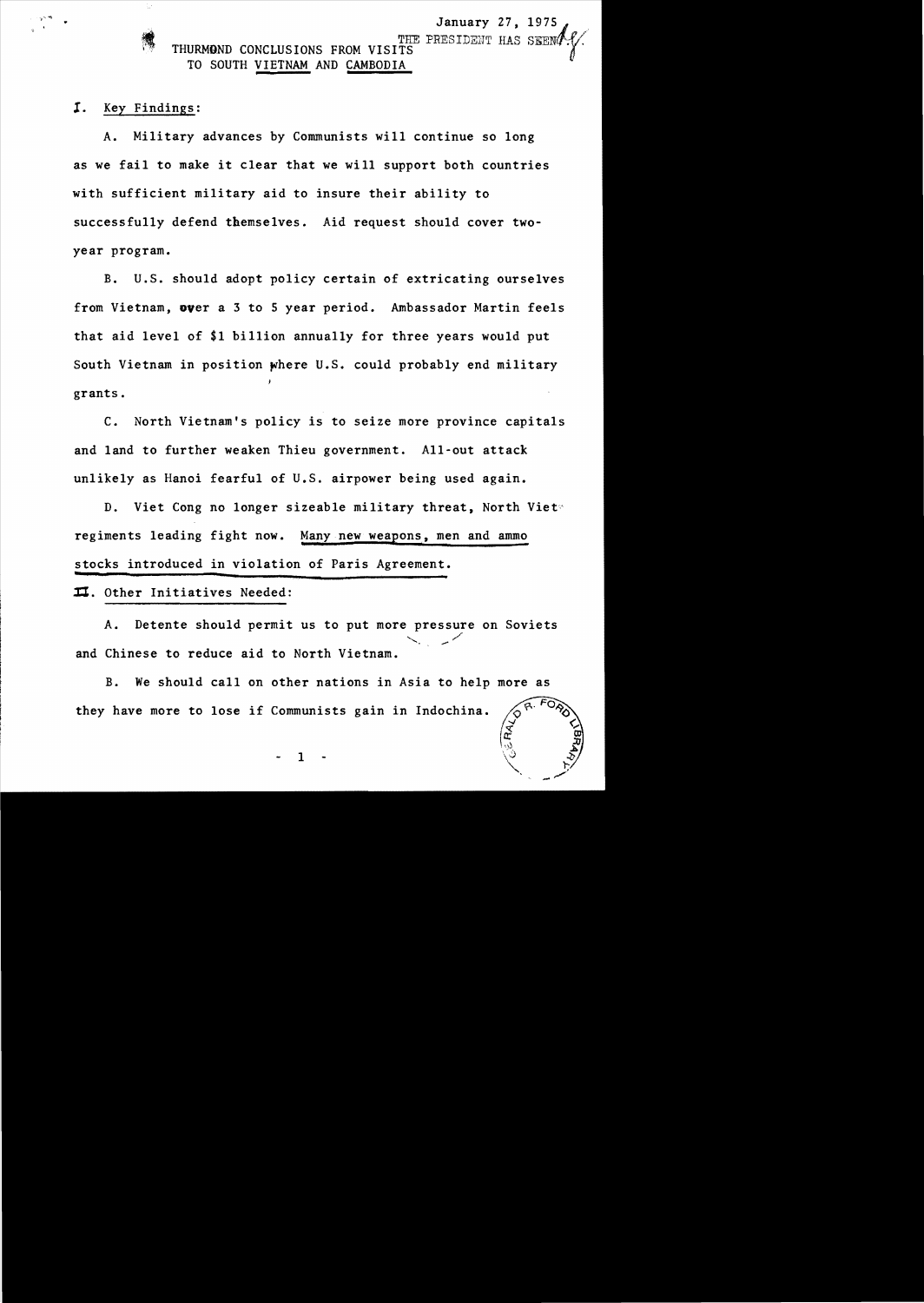$\hat{C}$  · C. Suggest President call Ambassadors Martin and Dean to appear before Appropriations Committees.

D. U.S. needs to think about possible consequences of loss of Indochina:

1. Rice Bowl of Asia in Communist hands will mean U.S. may have to feed the free countries of that area.

2. Pressure on Thailand and South Korea would be great; other countries may fall under domino theory.

3. Japan, trading with Red China, may shift policy to keep trade markets open.

4. Foreign policy defeat would weaken U.S. around world.

5. Other allies would question our will to help.

6. If Cambodia falls, South Vietnam would be under even greater pressure.

**ttt.** Justification for Aid:

A. Military setbacks not due to lack of will to fight or government corruption but rather to lack of ammo and fuel.

B. 50,000 lives lost, 300,000 wounded, spent \$150 billion. These sacrifices would be lost if South Vietnam falls.

C. Less aid means more killing of the people of South Vietnam.

D. If U.S. commitment at Paris not met, U.S. would lose face with other nations.

E. Soviets & Red China are supporting attack by Hanoi on people of another government.

F. Oil exploration could make Vietnam self-sufficient  $\oint$ 

2 -  $\sqrt{2}$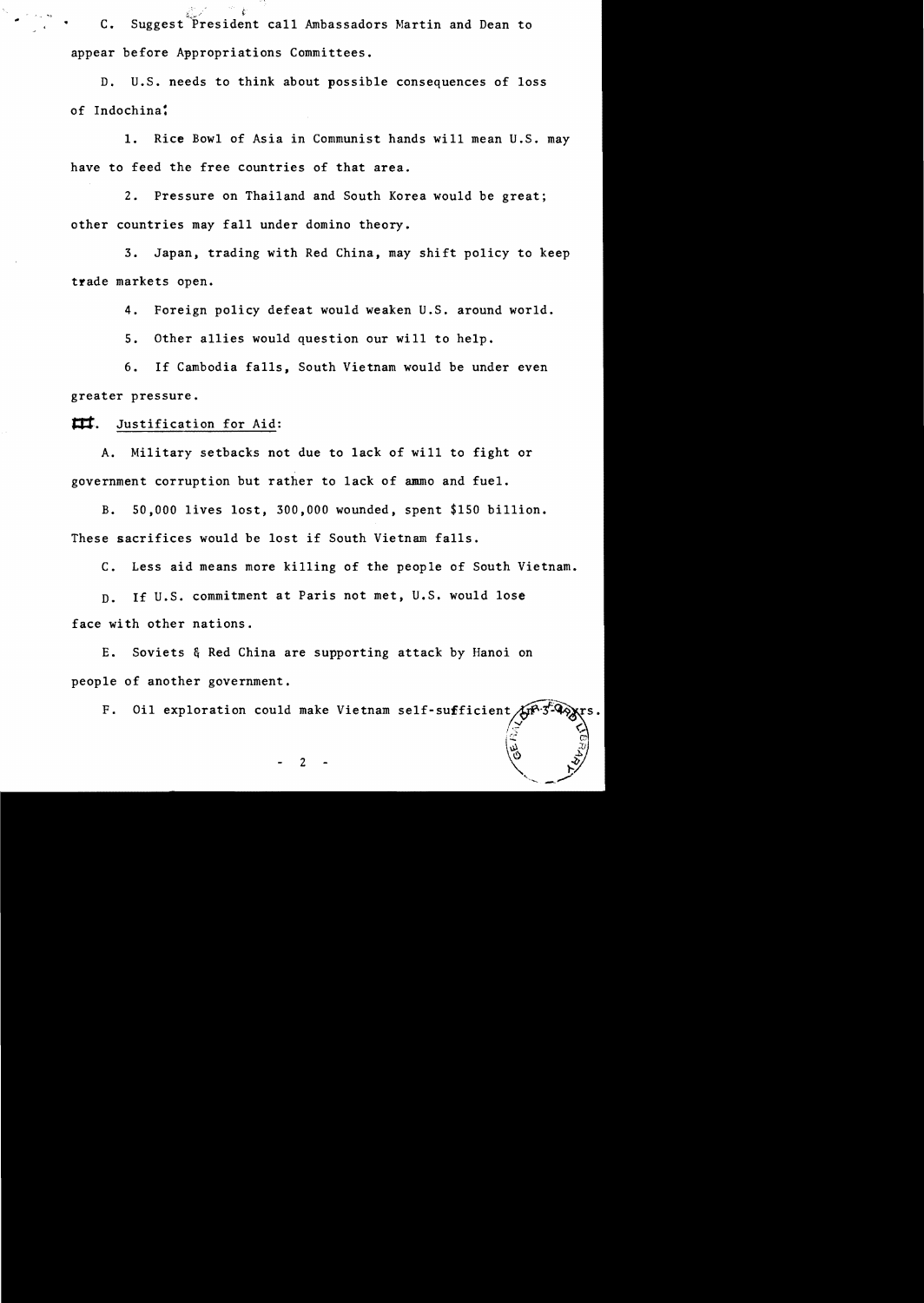P/Thurmoud/Scott/Marsh  $27$  Jan 75 T ce a g & take puringally what are try, but tte ana copée patter étern. Frict, this black man Johnson Hea goud quat sperme a montate bulp. I passat 64 pigeons. Servis murderondtle & continue to promish is what it wally in juine. bits Va + Mayland-P I un much as the of to medi to the ending. any tother class as prount complaint of comp I detre mes, Ittrikme could get cleriled debots on it S Show wife of farling laws it helper get me elected, But if you could get but kinched out Durch dorout Cong de 2? devil konseiter it. T Competitive: Inche Jun Mann an act Sey far P -> G'e sinis. Wir qu'il jou au the upper <u>T Patrick Garphol (?) Maya</u> of Charleston : Ht would hits an art a sylity also, It a joint supporter I Amir uput + mo assts are un (cean) encoule Whave ! Textile industy in transler great huy in much Von om try -Ittick SUN combe sound if can get annua. Have emel pt 1 bill ge fa 3 geo, concerned It in a wrutte year losis-than they could plan. Just coll / a 3 portantal. One sainter Ton is bord error for but was wanted the turnerdy face in Caix. also uned be forthwell by Tarboth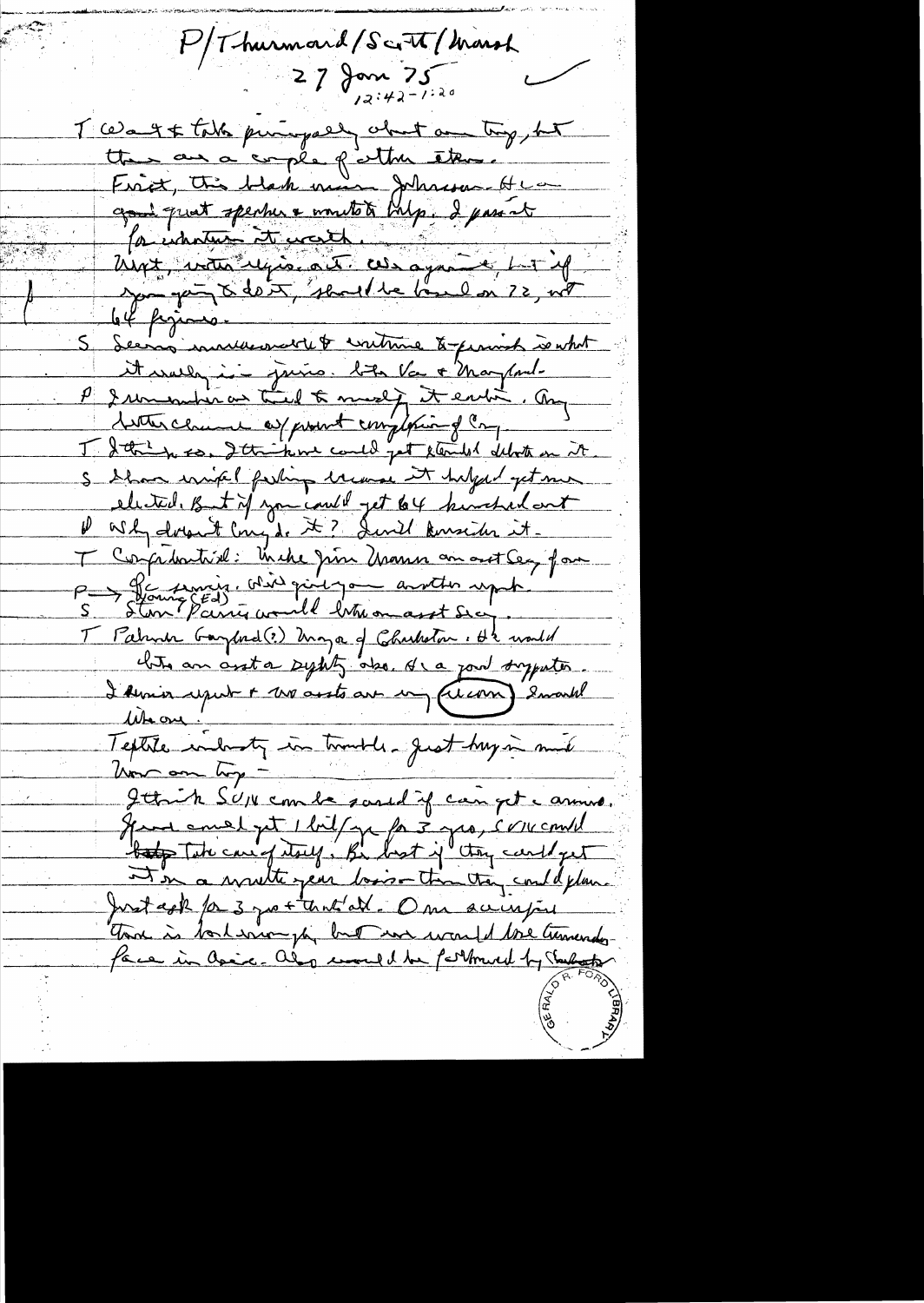una sites: Jan word a past hashe for c popt - dangeret Hunger of The part of the threa people lon fure + tolk & tome. If must <u>anne M-'et mel bennang brut to los</u> It a would hast once centre boulty- It world dange on portion thank data. They wontain to see what we are ding in SON. Of SVN gree clause they will think US don't thered by its funits they will time to count. We will have to spend much more in that I have the emergent that you thought peopt f va au crembalmingty apart it  $\Rightarrow$  lot  $\frac{6}{9}$ P And sp Chat hoppens, culturate cost & moderal be much an bight I uneloge puils just like this. I was convinced I comment mont. In long and me, I think i peoplet Va wall bypart jum on this. S I for stair defense. But we Cashing out of hoth into of month. We take detiret het to the Sures juristy rapplies in Village has part, it is a NUKE, butched by Sos + PRC. that Jone it as important hattar comtrà? I Montin say the strike don't get province in comption no une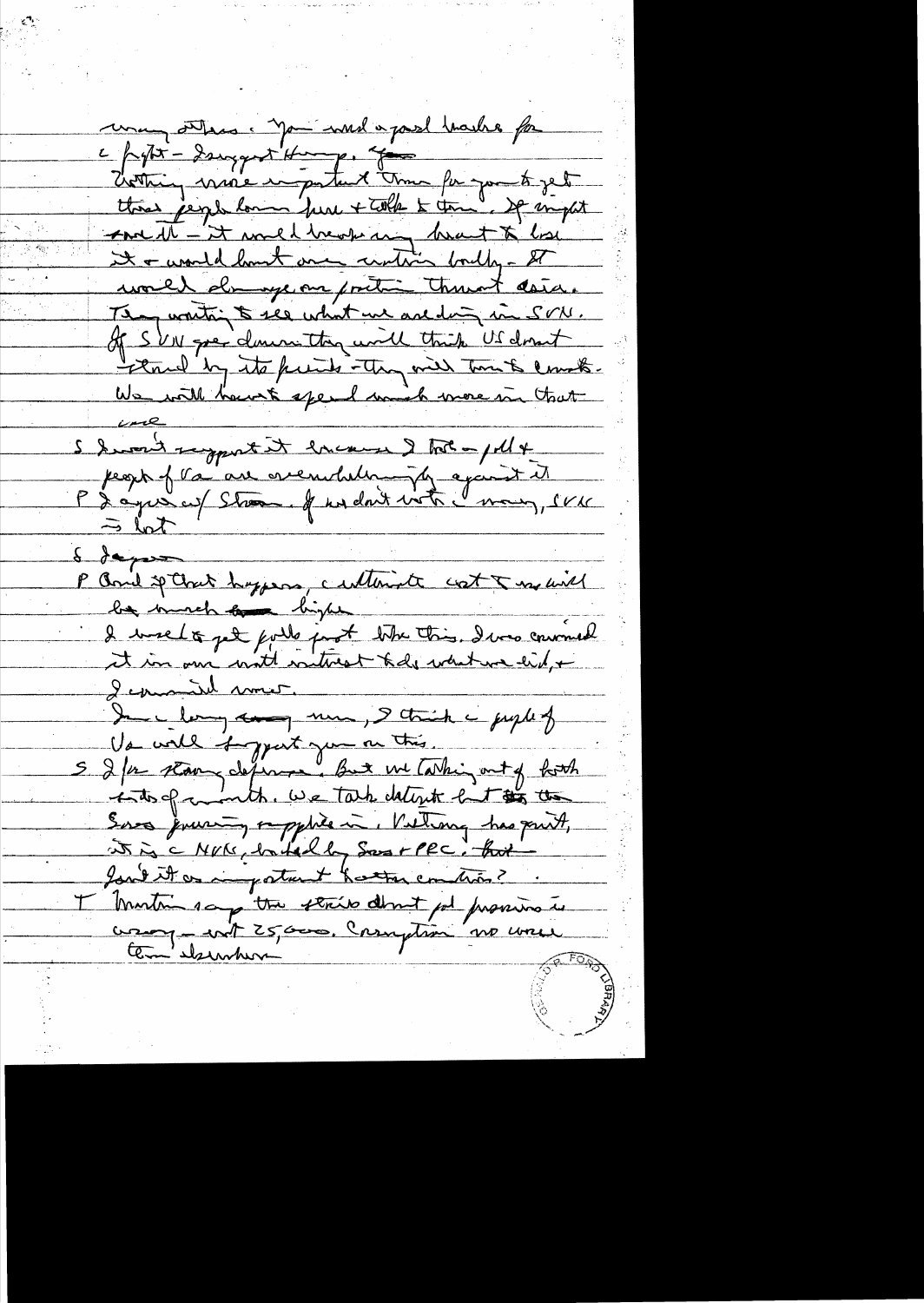S Samew/ Knew I That's ington. Park showed any Eng may of trunch PUL sur that. That going & have reperted by properlant correit - propherment. part de nom person dant une per sont déceptionnel put presence en PRC+SUTS Jezon & Indonesie can help more submain bres au has discrement ministrats le la coyen. Thoman uning along. Zirthing munch help more than bringing powing F decant both anto it<br>T We stand lever some ans power in ance<br>fire while. Esp a bourbons in Thatand.<br>host, if K court of and show it would be<br>appeared. S I went to sypost you wherever dem It will Long luit 2 mil support james TI folic sur P H = has a general record + he hamillede student probe wall S Unest of matrice in SEA are and funits tout